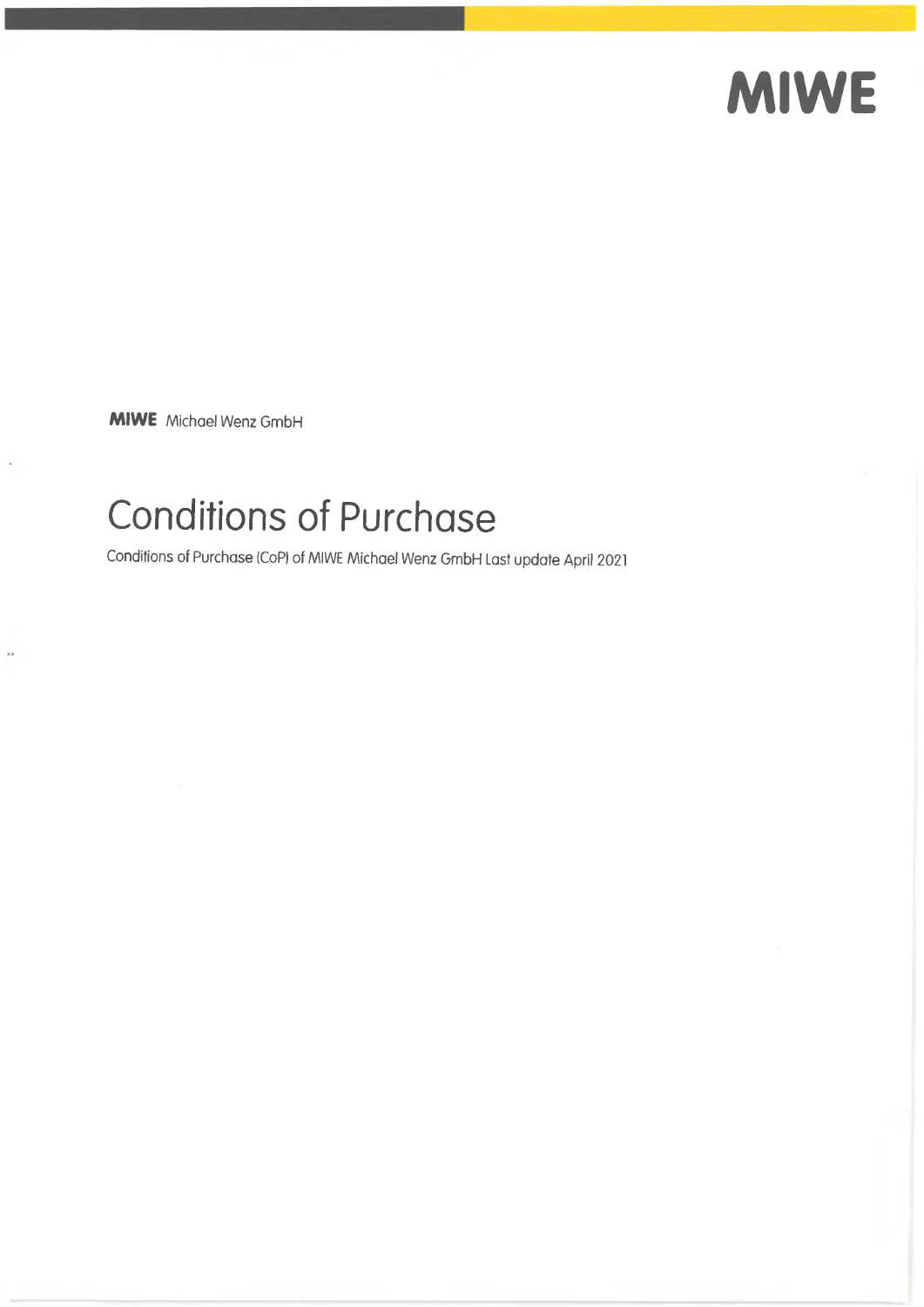

### **<sup>1</sup> General aspects (scope)**

1.1. The following Conditions of Purchase (hereinafter referred to as CoP) apply to all business relations between MIWE Michael Wenz GmbH (hereinafter referred to as MIWE) and their business partners and suppliers. The version valid at the time the contract is concluded shall be authoritative in each case. All orders and requests of MIWE are exclusively made on the basis ofthese general Conditions of Purchase. They are an integral part of all contracts concluded belween MIWE and their contractual partners (hereinafter referred to as Suppliers). The CoP apply in particular to contracts on the sale and/or the delivery of moveable objects ("Goods"), without consideration of whether Supplier produces the Goods themselves or purchases them from sub-suppliers (Sections 433, 650 *BGB* (German Civil Code)) as well as accordingly to services and other contract relations.

1.2. The CoP only apply if Supplier is an entrepreneur (Section 14 *BGB*, a legal entity under public law or a special fund under public law.

1.3. Deviating provisions ofthe Suppliers are herewith contradicted. Deviating, opposing or amending conditions of Supplier shall only become part of the contract if and as far as MIWE has explicitly approved of their application in writing. This approval requirement shall apply in any case, e.g. also if MIWE accepts Supplier's deliveries without reservations despite knowing their General Terms and Conditions. Agreements made with Supplier in individual cases (including collateral agreements, supplements and amendments) shall take precedence over these Conditions of Purchase in all cases. For the content of such agreements, a written contract and/or a written confirmation on part of MIWE shall be decisive, subject to evidence to the contrary.

1.4. Legally relevant declarations and notifications ofthe contractual parties with regard to the contract (e.g. deadline, reminder, rescission) shall be made in writing, i.e. in written or text form (e.g. letter, email, fax). Legal formalities and other proof particularly in case of doubt regarding the legitimation of the declaring party shall remain unaffected.

1.5. Reference to the application of legal regulations shall be for clarification only. So the legal regulations shall also apply without such clarification unless they are directly modified or explicitly excluded in these CoP.

#### **2 Orders and confirmations of orders; conclusion of the contract**

2.1. MIWE's order shall become binding upon written placing or confirmation at the earliest. Supplier shall inform MIWE about apparent errors (e.g. writing and calculation errors) and incompleteness of the order including the order documents for the purpose of correction and/or completion before acceptance; otherwise, the contract shall be regarded as not having been concluded.

2.2. Supplier is obliged to confirm MIWE's orders within a period of 3 days in writing or to particularly execute them without reservations by dispatching the Goods (acceptance). Any delayed acceptance shall be regarded as new offer and require acceptance by MIWE.

2.3. If the confirmation of order deviates from the order, MIWE shall only be bound if MIWE has not objected to the deviation in writing within 3 days following the receipt of the confirmation of order.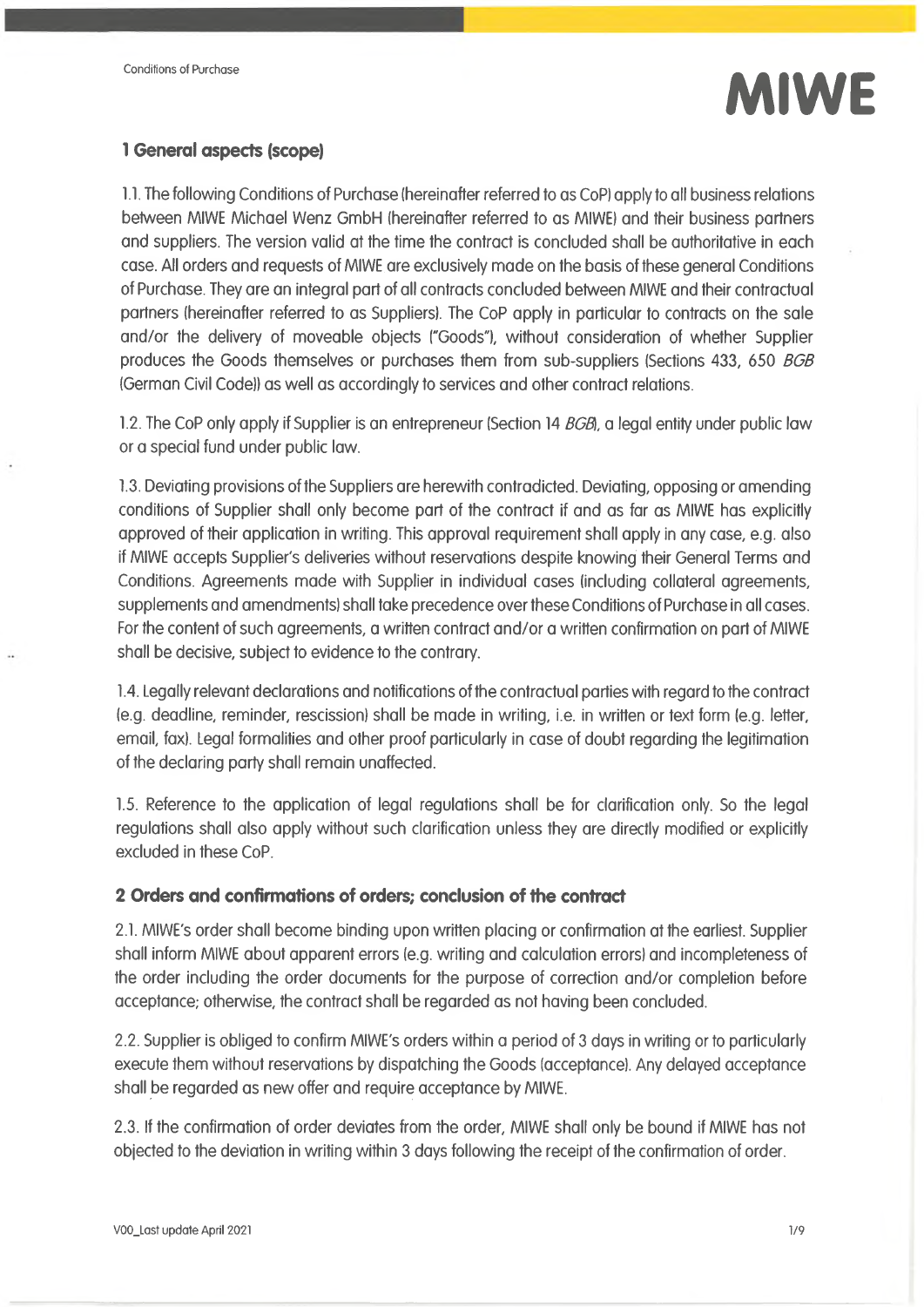

2.4. MIWE shall be bound to the order for a maximum of <sup>1</sup> week after the respective order is placed. If MIWE does not receive a confirmation of order from Supplier within this period, MIWE has the right to revoke the order.

2.5. MIWE is entitled to change place and time of the delivery as well as the type of packaging at any time by means of written notification with a period of at least 7 calendar days before the agreed delivery date. The same shall apply to changes in product specifications as far as they can be implemented within the scope of Supplier's normal production process without considerable additional expenses whereas in these cases, the notification period according to the preceding sentence is at least <sup>1</sup> week. MIWE shall compensate Supplier the proven and reasonable additional costs that resulted from fhe change. If such changes result in delays in delivery that cannot be avoided in the Supplier's normal production and business operation by means of reasonable efforts, the originally agreed delivery date shall be postponed accordingly. Based on careful evaluation, Supplier shall notify MIWE of the additional costs or delivery delays to be expected in writing, in due time before the delivery date, within 5 working days after receipt of the notification acc. to no. 2.5 s. 1, however, at the latest.

2.6. MIWE may, within the bounds of reasonableness forthe supplier, demand changes to the design and the execution of the delivery item. The effects of such changes, in particular with regard to additional and reduced costs as well as delivery dates, are to be regulated appropriately by mutual agreement.

#### **3 Delivery times and delays**

3.1. The agreed dates and deadlines are binding. The receipt of the Goods by MIWE shall be decisive for compliance with the delivery date or the delivery deadline. In the case of deliveries involving installation or assembly, their acceptance shall be decisive. If "ex works" delivery has not been agreed, Supplier shall make the Goods available in good time, taking into account the usual times for loading and dispatch.

3.2. Ifthe agreed deadlines are not met due to circumstances for which Supplier is responsible, MIWE must be informed immediately and their decision obtained.

3.3. If the day on which the delivery must be effected at the latest can be determined based on the contract, Supplier will default upon expiry of this day without this requiring a reminder by MIWE. MIWE is also entitled, in accordance with the statutory provisions, to place Supplier in default. In case of default in delivery, MIWE shall be entitled to all legal claims without restrictions whereas a right of withdrawal or claims for damages instead of performance may only be asserted after unsuccessful expiry of a reasonable respite.

3.4. An unavailability proviso on the part of Supplier shall not be accepted.

#### **4 Contractual penalty**

4.1 If Supplier enters into default on the delivery deadlines under number 3, Supplier shall pay a contractual penalty of 0.2% of the net invoice total for each working day beyond the missed deadline.

4.2 If Supplier enters into default with an agreed intermediate deadline (in the event that an order is subdivided into partial deliveries), Supplier shall pay a contractual penalty to the amount of 0.2% of V00\_Last update April 2021 2/9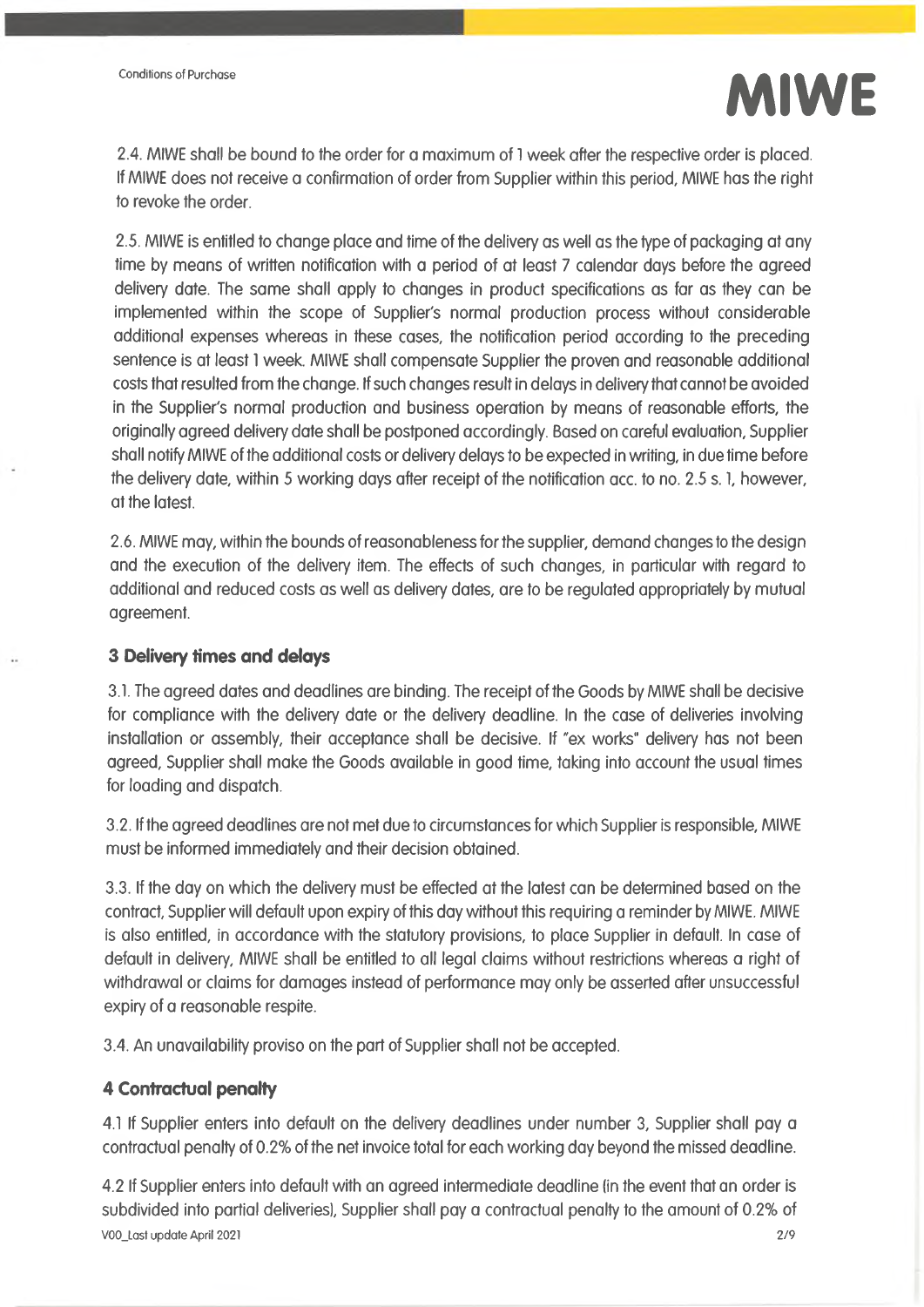

the net invoice total attributable to the partial quantities to be completed and delivered by the relevant intermediate deadline or each working day of delay for which Supplier is responsible, but no more than 3% of the net invoice amount of the corresponding partial performance.

4.3 The sum total of the contractual penalties shall be limited to a maximum of 5% of the net invoice total. MIWE shall be entitled to assert further claims for damage due to default, including contractual penalties arising on their part, taking into account the contractual penalty owed in this respect.

4.4 A contractual penalty that arises for an intermediate deadline shall be credited to any contractual penalties that arise later for other intermediate deadlines or the date of completion.

4.5 The contractual penalty may be asserted up to the final payment, even if it is not expressly reserved at the time of acceptance.

4.6 The arrangement on contractual penalties shall also apply to new or amended contractual deadlines.

#### **5 Transfer of risk and delivery**

 $\ddot{\phantom{a}}$ 

5.1. Unless otherwise agreed upon in writing, Supplier shall deliver to the place of delivery specified in the order according to DDP (Incoterms 2020) for both, cross-border and non-cross-border traffic. These costs are included in the price.

5.2 The transfer of risk shall take place upon the transfer of the sold Goods to MIWE at the place of receipt designated by MIWE and/or to the recipient, as designated by MIWE. If acceptance has been agreed upon, it shall be decisive for the transfer of risk. To the rest, as well, the legal regulations of the Law on Contracts for Work shall apply accordingly in case of acceptance. If there is default in acceptance by MIWE, this shall be equivalent to hand-over and/or acceptance.

5.3. Each delivery must be accompanied by a packing slip or delivery notes stating the contents and the full order identification (order number, item number and order item). Different articles must be packed and labelled separately.

5.4 The packaging of the delivered goods must be agreed with MIWE. The supplier is obliged to comply with the agreed packaging units and labelling. In individual cases, changes must be agreed with MIWE and approved. In general, goods must be packaged such that transport-, storage and ageing damage can be excluded with certainty. Supplier shall be liable for subsequent costs caused by deficient packaging. If a packaging regulation has been agreed upon, it is to be complied with.

#### **6 Quality assurance, inspection for defects and warranty**

6.1. If a separate quality assurance agreement (QAA) has been concluded between MIWE and Supplier, the provisions agreed upon in that QAA shall apply. They shall be supplemented by the following provisions. If no separate quality assurance agreement has been concluded between MIWE and the suppliers, the following provisions alone shall apply.

6.2. According to the legal regulations, Supplier shall be particularly liable for the Goods having the agreed quality upon transfer of risk to MIWE. The product descriptions that are the subject matter of the relevant contract - particularly as they have been designated or referred to in MIWE orders - or that have been included in the contract in the same way as these CoP shall also be regarded as V00\_Last update April 2021 3/9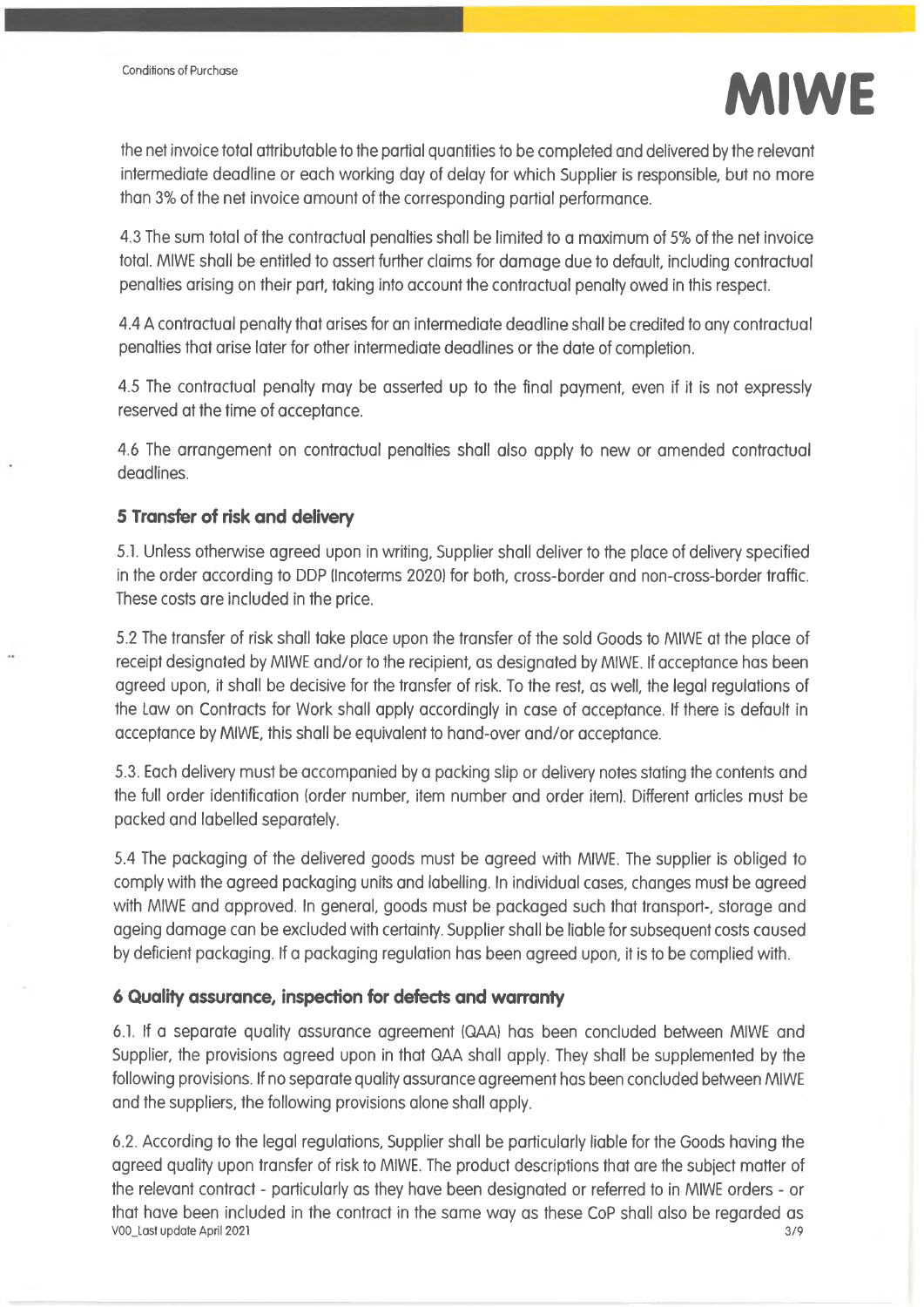

agreement on the quality. It does not make any difference whether the product description comes from MIWE, the Supplier or the manufacturer.

6.3. If Supplier finds that the actual condition differs from the target condition, Supplier shall inform MIWE immediately and suggest planned countermeasures or replacement deliveries. Supplier undertakes to start checking product quality already during production. If the product parts change, MIWE shall be entitled to request initial samples and initial sample reports free of charge.

6.4. MIWE is not obliged to inspect the Goods or make special inquiries regarding possible defects upon conclusion of a contract. Partially deviating from Section 442 subsection <sup>1</sup> sentence 2 *BGB,* MIWE shall thus also be entitled to claims for defects without any restrictions if MIWE did not discover the defect upon conclusion of a contract due to gross negligence.

6.5. To the commercial inspection and notification duties, the legal provisions (Sections 377, 381 *HGB* (German Commercial Code) shall apply subject to the following condition: MIWE's inspection obligation is limited to defects which are apparent in the incoming goods inspection, externally inspecting the Goods and the delivery documents (e.g. transport damage, incorrect or short delivery) or in the quality inspection during the sampling process. If acceptance has been agreed upon, there shall be no inspection obligation. For the rest, it is decisive to which extent an examination is reasonable according to the ordinary course of business considering the circumstances of the individual case. MIWE's notification duty for subsequently discovered defects shall remain unaffected. Regardless of MIWE's inspection obligation, the complaint (notification of defect) shall in any case be regarded as in due course and in due time if it is sent within 14 working days from discovery and/or in case of apparent defects within 14 days from delivery.

6.6. Supplementary performance also includes the disassembly of the defective Goods and the reinstallation if according to its type and intended purpose, the Goods have been installed in or attached to a different object; MIWE's legal claim to compensation of corresponding expenses shall remain unaffected. The expenses necessary for examination and supplementary performance shall be borne by Supplier even if it turns out that there actually was no defect. MIWE's liability for compensation in case of unjustified request for remedy shall remain unaffected; insofar, MIWE shall, however, only be liable if MIWE realized or did not realize due to gross negligence that there was no defect.

6.7. Regardless ofthe legal rights and the regulations in no. 6, the following applies: If Supplier does not satisfy their obligation of supplementary performance - at MIWE's option by remedy of defects (rectification) or delivery of Goods free from defects (replacement delivery) - within a reasonable period set by MIWE, MIWE may remedy the defect themselves and request from Supplier compensation ofthe expenses necessary for this purpose and/or a corresponding advance.

6.8. If supplementary performance by Supplier failed or is unreasonable for MIWE (e.g. due to special urgency, endangering of the operational safety or pending excessive damage), no period has to be set; MIWE shall, however, inform Supplier about such circumstances immediately, if possible in advance.

6.9. In case of material defects or defects in title, MIWE shall for the rest be entitled to reduce the purchase price or rescind the contract according to the legal regulations. According to the legal regulations, MIWE is moreover entitled to damages and compensation of expenses. Damages and V00\_Last update April 2021 4/9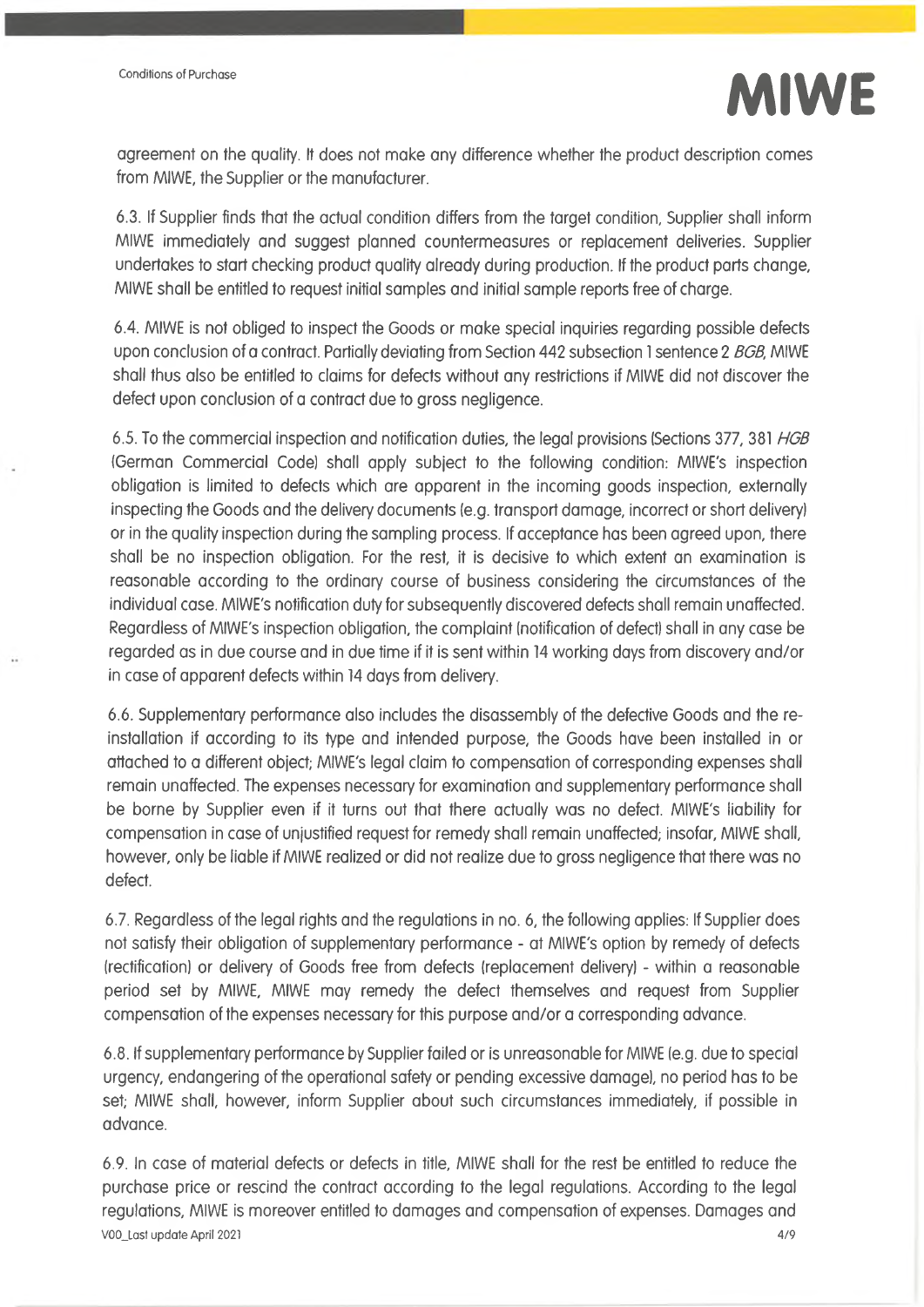

compensation of expenses shall include but are not limited to those costs resulting from a defective delivery which necessitates an overall inspection exceeding the usual incoming goods inspection and the associated expenses.

6.10. The warranty period shall be 24 months, starting from the transfer of risk pursuant to 5. In case of deliveries at different locations which are no MIWE locations, it shall start upon delivery to the MIWE customer. The statutory provisions shall also apply.

6.11. Upon receipt of MIWE's written notification of defect at Supplier's, the limitation ofwarranty claims shall be suspended until Supplier rejects MIWE's claims or declares the defect as remedied or otherwise denies continuance of negotiations regarding MIWE's claims. In case of replacement delivery and remedy of defects, the warranty period for replaced and reworked parts shall restart unless considering Supplier's behaviour, MIWE has to assume that they did not consider themselves obliged to complete the measure but only completed the replacement delivery or remedy of defect for goodwill or similar reasons.

6.12. If MIWE incurs costs as a result of the defective delivery of the contractual item, including but not limited to transport, infrastructure, labour or material costs, Supplier shall reimburse such costs according to the legal regulations. Supplier shall bear the costs and risk of the return of defective delivery items.

#### **7 Prices and terms of payment**

7.1. The agreed prices are binding.

7.2. The terms of payment are based on the agreements within the scope of the orders. With bank transfer, the payment shall be regarded as having been made in due time if MIWE's transfer order is received by MIWE's bank before expiry of the payment deadline; MIWE shall not be responsible for delays caused by banks involved in the payment process. The deduction of a discount shall also be permissible if MIWE is offsetting or withholding a reasonable amount of payment on the grounds of defects. The payment period shall commence after the defects have been completely remedied.

7.3. All prices are exclusive of applicable statutory VAT.

7.4. If goods are to be delivered directly from the Supplier to a customer of MIWE, MIWE must always be notified of this prior to dispatch. All relevant transport data, such as the form of transport, the type of packaging, marking, number of packages, gross and net weight and customs invoices, packing lists, etc. included in the consignment must be communicated to MIWE no later than the day of dispatch. In this case, notwithstanding the rules in the preceding provisions, receipt of proof of delivery sent to MIWE by the Supplier shall be another prerequisite for maturity.

7.5. Payment of the invoice does not mean that the delivery is recognised as being in accordance with the contract or free of defects.

7.6. Invoices shall specify

- the tax number or the VAT ID number;

- the delivery note number or delivery date;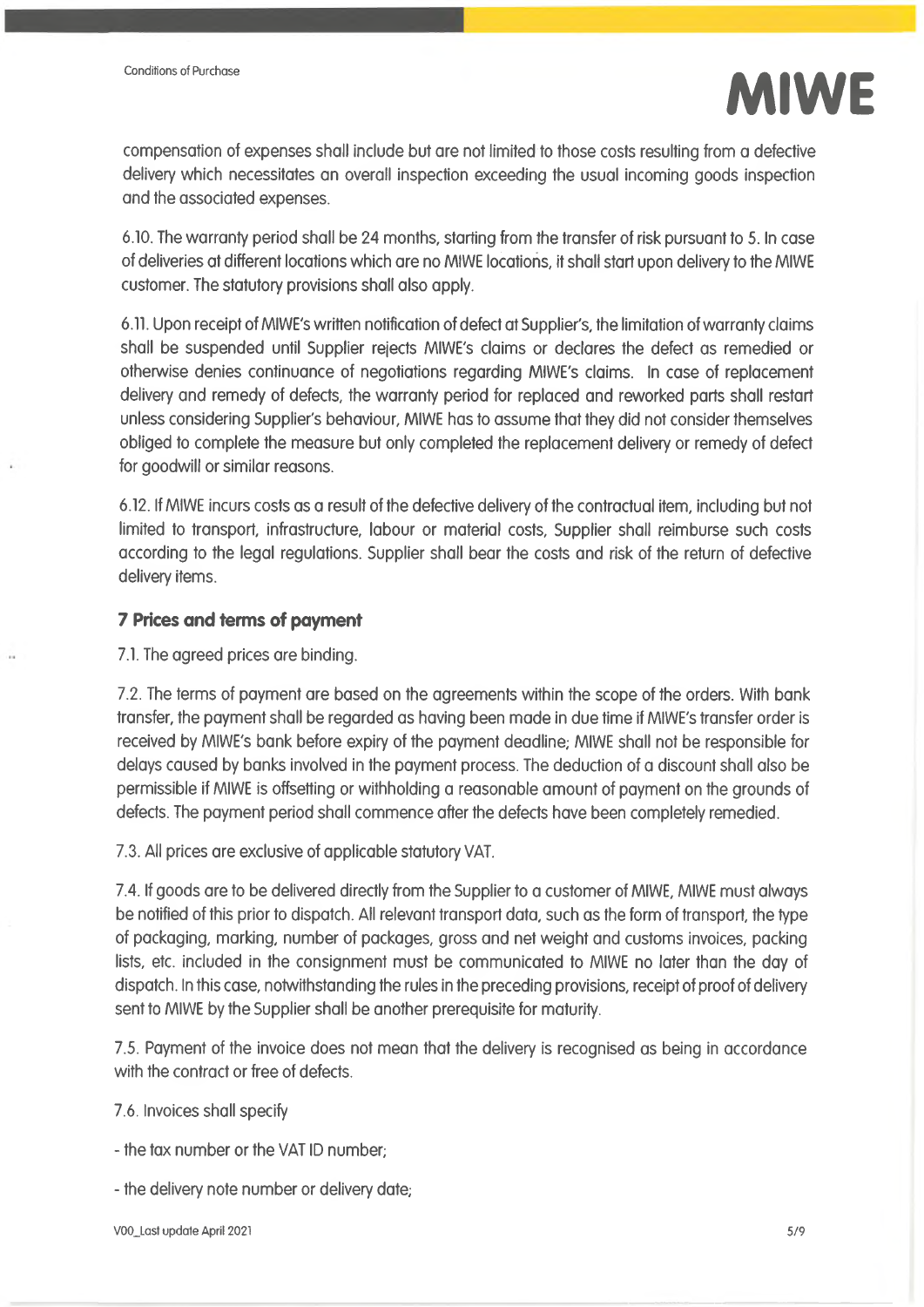

- the order number and/or the contact person and
- the billing address and the plant that placed the order.

If one or several of these specifications are missing and thus, within the ordinary course of business, the processing by MIWE is delayed, the payment periods specified in no. 7 shall be extended by the period of the delay.

#### **8 Material supplies, tools and moulds**

8.1. Materials provided and all tools, samples, models, profiles, drawings, standard sheets, print templates, calculations, illustrations, gauges, software and other documents provided by MIWE shall remain the property of MIWE and are to be stored, labelled and managed separately free of charge. They may only be used for orders from MIWE. MIWE reserves all rights to such items. They are to be returned to MIWE automatically at the end of the contract, or immediately at the request of MIWE. In the event of loss or impairment of value, the supplier shall provide compensation. This shall also apply to the invoiced transfer of order-related material.

8.2. Processing or transformation of the material is for MIWE. MIWE shall immediately become the direct owner of the new or transformed object. Should this not be possible for legal reasons, MIWE and the supplier hereby agree that MIWE shall become the owner of the new object at all points in processing or transformation. The supplier shall store the new item free of charge for MIWE with the diligence of a prudent businessman.

#### **9 Availability of spare parts**

9.1. Supplier shall, by means of a separate guarantee, guaranteeto MIWE that the parts of its delivery shall be available for 10 years whereas comparable and/or compatible solutions shall be possible.

9.2. If production is discontinued, Supplier shall inform MIWE at least 6 months in advance with an advance notice.

#### **<sup>10</sup> Performance of work / insurance cover / liability of MIWE**

10.1. When performing contractual work on the premises of MIWE or third parties, Supplier shall observe the provisions of the applicable plant regulations and the existing regulations for entering and leaving the facilities.

10.2. MIWE shall not be liable for injury to life, limb or health unless said injury results from a negligent breach of duty on the part of MIWE or a wilful or negligent breach of duty on the part of a legal representative or vicarious agent of MIWE.

10.3. MIWE shall not be liable for other loss unless said loss results from a grossly negligent breach of duty on the part of MIWE or a wilful or grossly negligent breach of duty on the part of a legal representative or vicarious agent of MIWE.

10.4. The supplier shall provide sufficient insurance cover for the work to be performed, including but not limited to worldwide and unlimited business liability insurance. This must be presented to MIWE upon request.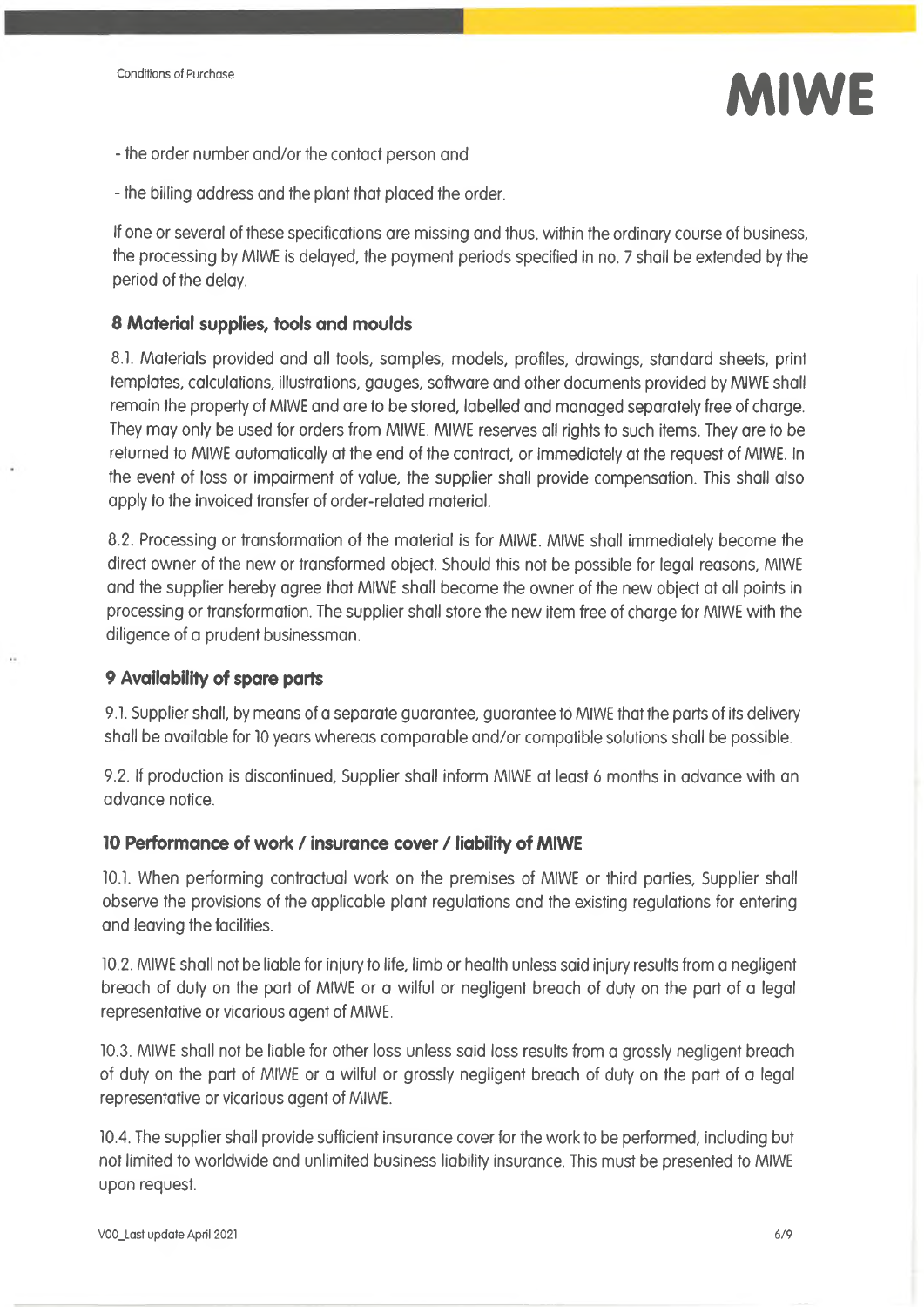

#### **<sup>11</sup> Product liability and insurance coverage**

11.1 In the event of a claim against MIWE by the end customer on the basis of product or producer liability due to a defective product of Supplier, Supplier shall indemnify MIWE against liability and against claims of third parties.

11.2. Supplier shall in particular have a duty to reimburse MIWE for any costs and expenses it incurs in this respect, including but not limited to the costs incurred in recalls. To the extent possible and reasonable, MIWE shall inform Supplier about the content and scope of the recall measures and give Supplier the opportunity to comment. More far-reaching legal claims shall remain unaffected.

11.3. Supplier is obliged to maintain at their own expense a product liability insurance with a sum insured of at least EUR <sup>1</sup> million per insured event and at least EUR 5 million per annum which - unless otherwise agreed upon in the individual case - shall also cover the recall risk and line downtime damage. Upon request, Supplier shall send MIWE a copy of the liability insurance policy at any time.

#### **12 Industrial property rights**

12.1. Supplier shall guarantee by means of a separate guarantee that its deliveries do not affect the rights of third parties, and shall indemnify MIWE in this respect against claims by third parties upon the first written request.

12.2. MIWE shall not be entitled to conclude, with the third party and without the consent of the supplier, agreements including but not limited to settlements of such claims.

12.3. Supplier's obligation to indemnify relates to all expenses necessarily incurred by MIWE arising from or in connection with claims by a third party.

#### **13 Supplier recourse**

 $\ddot{\phantom{a}}$ 

13.1. In addition to the claims for defects, MIWE shall be entitled to the legally provided recourse claims within a supply chain (supplier recourse according to Sections 445a, 445b, 478 *BGB* without restrictions. MIWE shall be particularly entitled to request from Supplier exactly the type of supplementary performance (rectification or replacement delivery) which MIWE owes to their client in the individual case. The legal right of option (Section 439 subsection <sup>1</sup> *BGB* shall not be restricted.

13.2. Before MIWE accepts or satisfies any claim for defect asserted by the client (including reimbursement of expenses according to Sections 445a subsection 1, 439 subsection 2 and 3 *BGBi,* Supplier shall be notified, shortly presenting the facts, and asked for their written opinion. If no substantiated opinion is provided within a reasonable period and if no amicable solution is found, the claim for defect actually granted by MIWE shall be considered to be owed to the client. In this case, Supplier shall be obliged to render counter-evidence.

13.3. Claims of MIWE from supplier recourse shall also be applicable ifthe defective goods have been further processed by MIWE or any other contractor, e.g. by installing them into a different product.

# **14 Energy**

MIWE maintains an energy management system pursuant to DIN EN ISO 50001 as amended. Energy use, consumption and efficiency are therefore relevant procurement criteria for MIWE. Where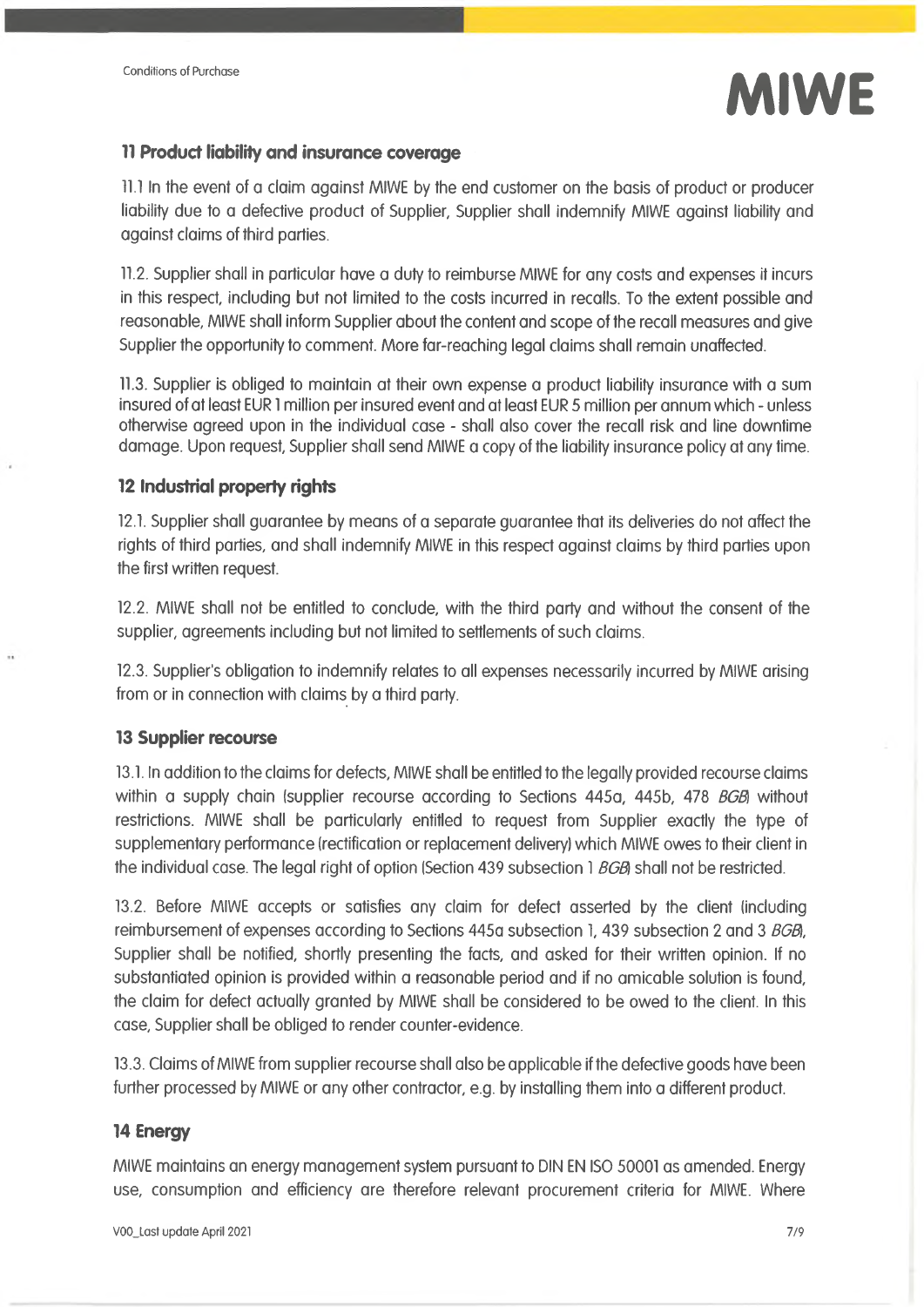

purchasing options are of equal merit, preference shall be given to the source of supply that is more advantageous from an energy point of view.

#### **15 Confidentiality**

15.1. If a separate non-disclosure agreement has been concluded between Supplier and MIWE, the provisions therein shall apply. They shall be supplemented by the following provisions. If no separate non-disclosure agreement has been concluded between MIWE and the suppliers, the following provisions alone shall apply.

15.2. Supplier is obliged to keep the conditions of the order as well as any and all information and documents left to them for this purpose (except for publicly accessible information) secret and to only use it to execute the order. Without MIWE's prior written consent, Supplier is not allowed to refer to the business relationship in advertising material, brochures, etc. or to display delivery objects produced for MIWE.

15.3. Supplier shall oblige their sub-suppliers and vicarious agents according to this section 15.

15.4. The confidentiality obligations shall remain in force both during performance and also for a period of at least 7 years after conclusion of a contract.

15.5. If it becomes apparent for Supplier after the expiry of 7 years after the conclusion of a contract that with regard to the information, MIWE still has a considerable interest in secrecy, the confidentiality obligation shall survive until this interest in secrecy is omitted or the information has become publicly known according to 15.6.

15.6. The confidentiality obligation shall not apply if the information in question demonstrably - is or has become generally known or becomes generally known without the involvement of or fault on the part of the contracting party or - has been or is lawfully obtained by a third party.

15.7. Any publication or disclosure to third parties of information regarding the collaboration with MIWE shall require the prior written consent of MIWE.

#### **16 Proof of REACH conformity**

16.1. Supplier shall assure that they comply with the requirements of the EU Regulation on Chemicals, REACH (Regulation (EC) No. 1907/2006 of 30/12/2006), as amended - hereinafter referred to as REACH Regulation - and, in particular, that substances have been registered. They shall further assure not to deliver any products containing substances according to Annexes <sup>1</sup> to 9 of the REACH Regulation, as amended.

16.2. If the delivered goods contain any substances listed in the "Candidate List of Substances of very High Concern" ("SVHC list") according to REACH, Supplier shall be obligated to notify MIWE immediately. This shall also apply if substances not yet listed are included in the list during ongoing deliveries.

16.3. If such substances are contained in the products delivered to MIWE, this must be communicated in writing prior to delivery, indicating the substance and its identification number (e.g. CAS) and including an up-to-date safety data sheet for the product to be delivered. The delivery of such products shall require separate release by MIWE. V00\_Last update April 2021 8/9